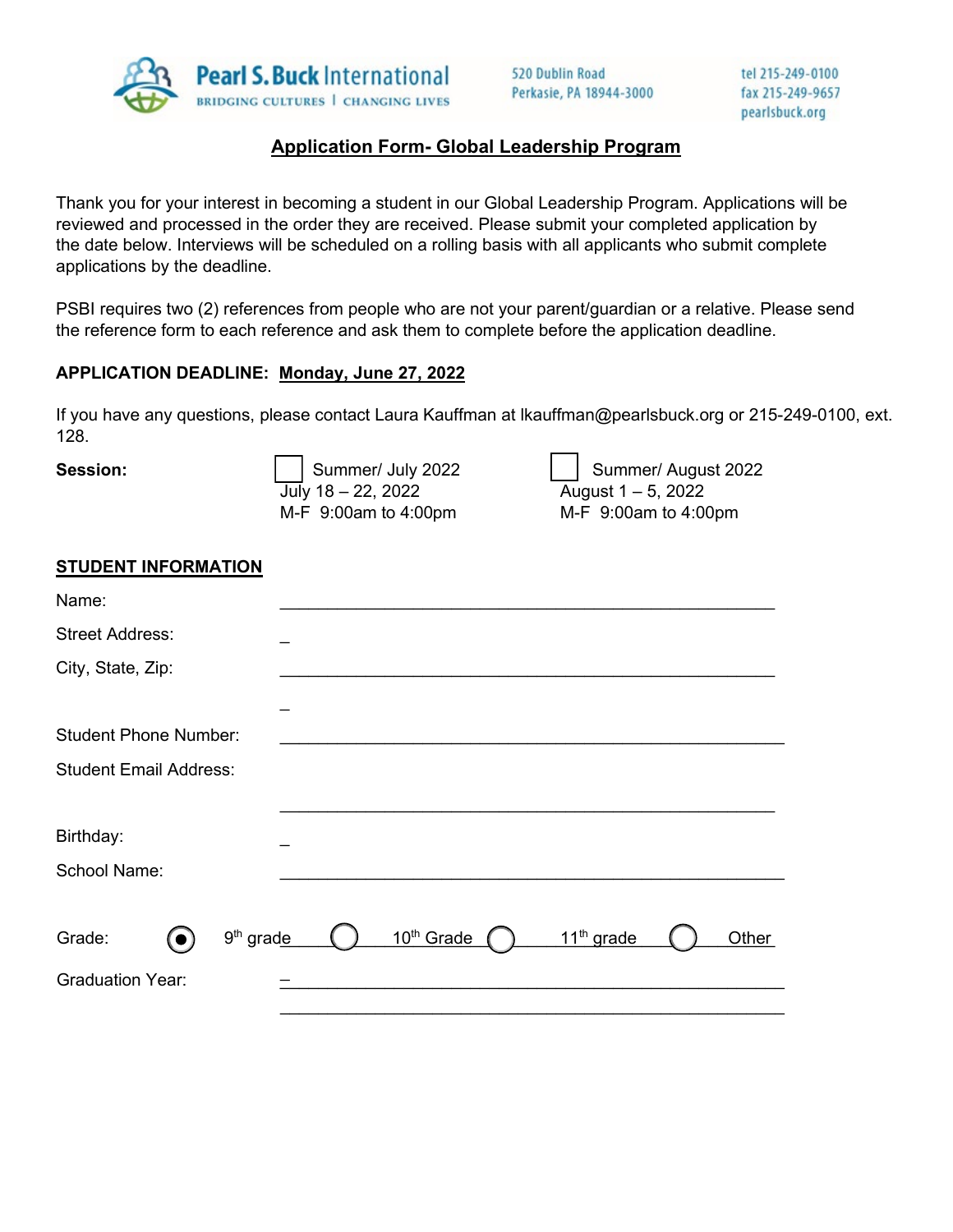## **Parent/Guardian Information:**

| Parent/Guardian Name:                                 |                                                       |  |
|-------------------------------------------------------|-------------------------------------------------------|--|
| Is mailing address same as above?                     | Yes<br>No                                             |  |
|                                                       | If no, please provide address for parent or guardian: |  |
| Street Address:                                       |                                                       |  |
| City, State, Zip:                                     |                                                       |  |
| Parent Phone Number:                                  |                                                       |  |
| <b>Parent Email Address:</b>                          |                                                       |  |
|                                                       |                                                       |  |
| <b>Emergency Contact Name</b><br>(other than parent): |                                                       |  |
| <b>Emergency Contact Phone Number:</b>                |                                                       |  |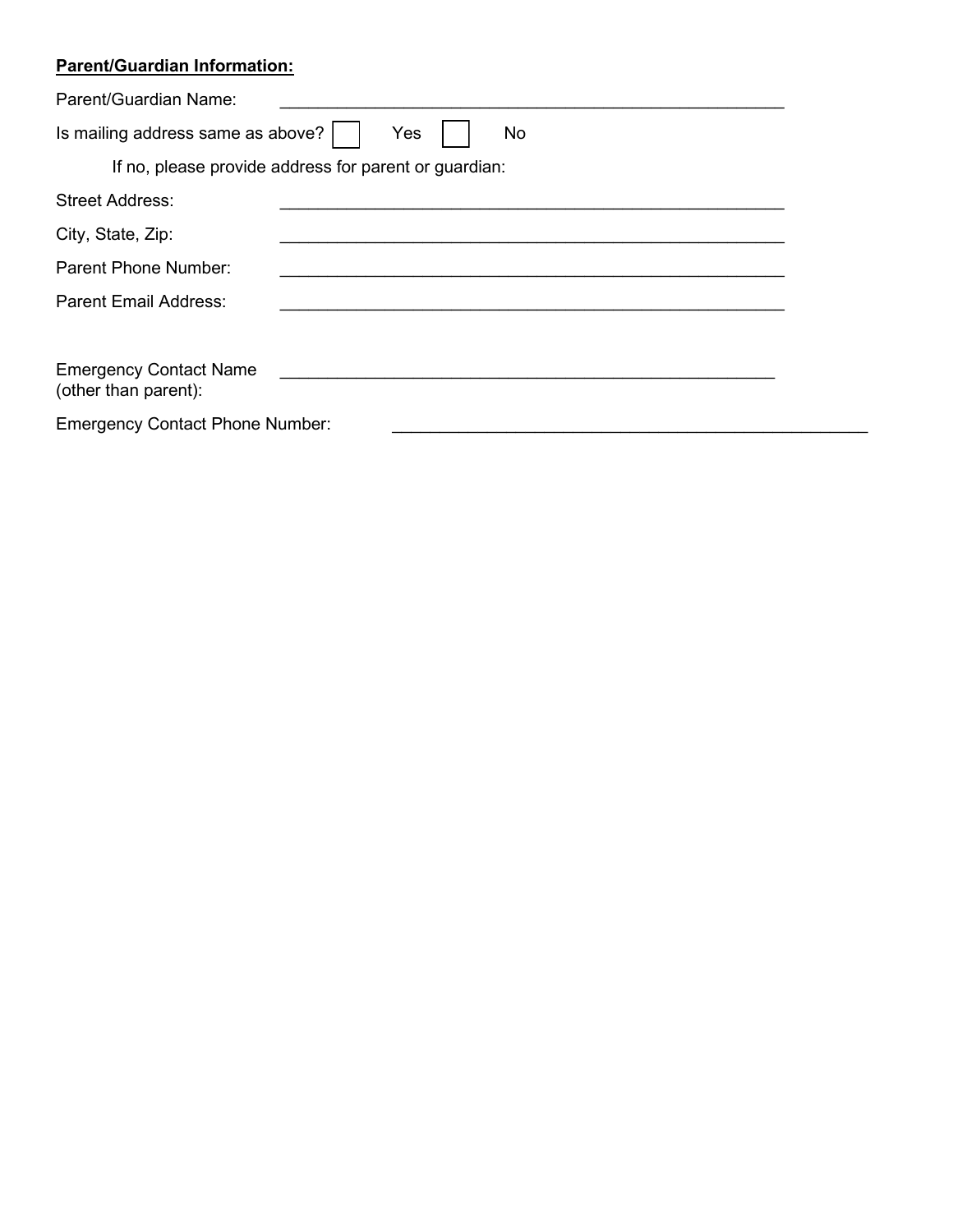Please answer the following questions in paragraph form (if you need additional space please attach extra pages):

1. Please describe your participation is extracurricular activities (sports, activities, clubs), volunteer work, and part-time jobs over the last two years.

2. What do you think makes someone a good leader?

3. What characteristics/traits do you have that you feel makes you a strong leader?

4. What do you wish to gain from this program?